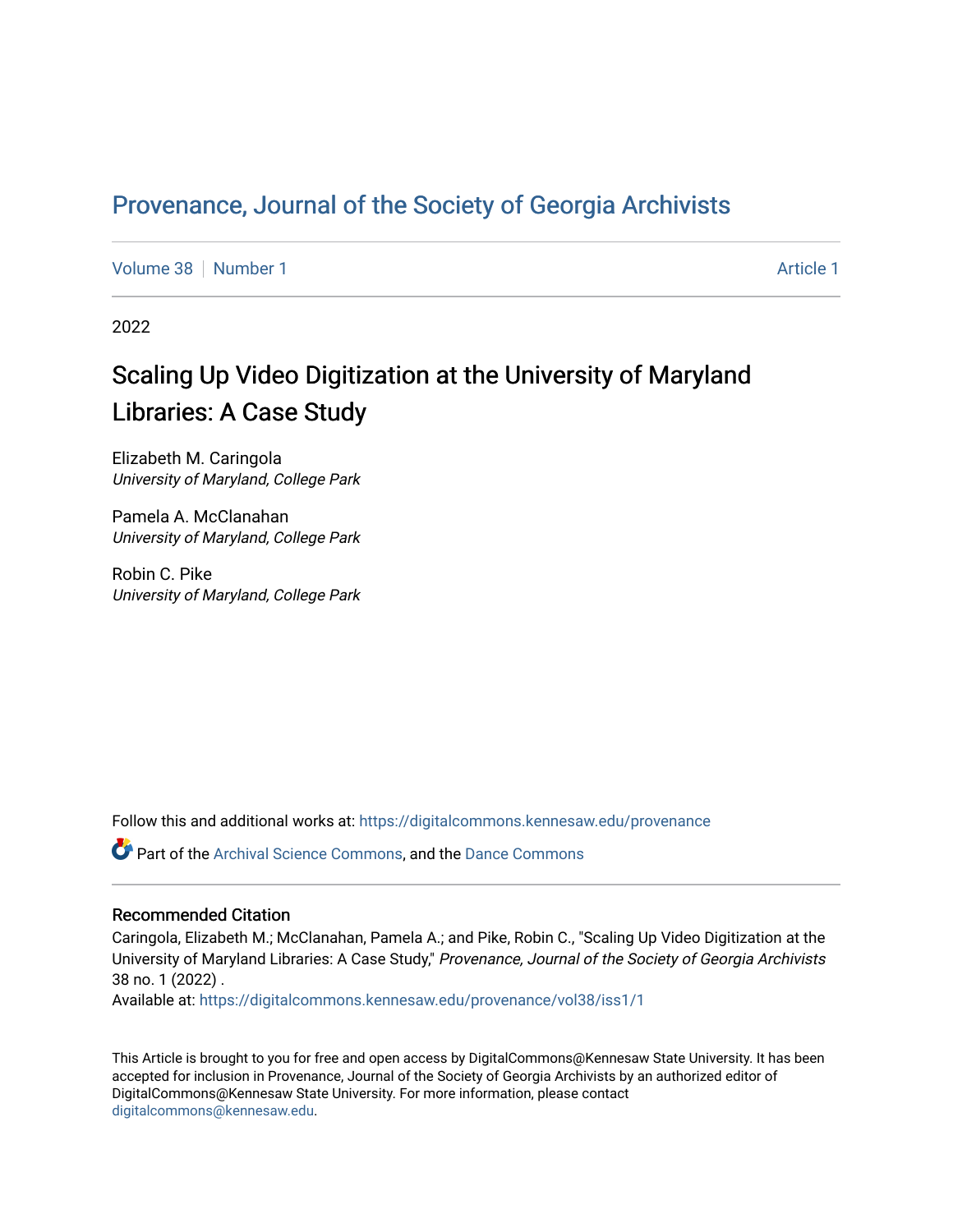Scaling Up Video Digitization at the University of Maryland Libraries: A Case Study By Elizabeth M. Caringola, Pamela A. McClanahan, and Robin C. Pike

#### Abstract

In 2015, a team at the University of Maryland Libraries collaborated on a pilot project to digitize 100 VHS videotapes from the Liz Lerman Dance Exchange collection and, in doing so, established organizational workflows for video digitization and access. After completing the pilot phase of the project, staff who worked on the project published a case study in this journal that articulated a question echoed throughout that process: "Is this enough?" Enough descriptive metadata? Enough technical metadata? Enough storage space? This article will reflect on the pilot project, detail how the digitization specifications and workflows established during the pilot project have changed over the intervening years, and how they were scaled up to digitize and make accessible the remaining 1,125 videotapes in the collection under the auspices of a 2018 National Endowment for the Humanities grant.

#### Introduction

In 2015, a cross-departmental team at the University of Maryland (UMD) Libraries collaborated on a pilot project to digitize a selection of video from the Liz Lerman Dance Exchange collection and, in doing so, established organizational workflows for video digitization and access. The initial project digitized 100 VHS videotapes containing rehearsal footage and performances and prompted staff to work through issues that are common when digitizing audiovisual material, such as establishing technical specification and deliverables, creating descriptive metadata before watching the media, and coordinating with staff across multiple departments of the Libraries to keep the project on schedule.

Since completing the pilot, the Libraries actively sought funding to digitize the remaining video in the collection and in 2018 received a National Endowment for the Humanities (NEH) grant for the project, entitled "Preserving and Presenting the Past, Present, and Future of Dance History: Digitizing the Liz Lerman Dance Exchange Archives." The goal of the NEH grant was to digitize the remaining 1,125 videotapes; enhance descriptive metadata for these videotapes, as well as those digitized during the pilot project; and digitize 211 paper programs corresponding with the performance recordings. The original timeline for description and digitization was 18 months, with six additional months planned for outreach and programming.

After completing the pilot phase of the project, staff who worked on the project wrote an article that articulated a question echoed throughout that process: "Is this enough?"<sup>1</sup> Enough descriptive

<sup>&</sup>lt;sup>1</sup> Bria Parker, Robin C. Pike, and Vincent Novara, "'Is This Enough?' Digitizing Liz Lerman Dance Exchange Archives Media," *Provenance* 34, no. 1 (October 2016): 85-96, [https://digitalcommons.kennesaw.edu/provenance/vol34/iss1/11.](https://digitalcommons.kennesaw.edu/provenance/vol34/iss1/11)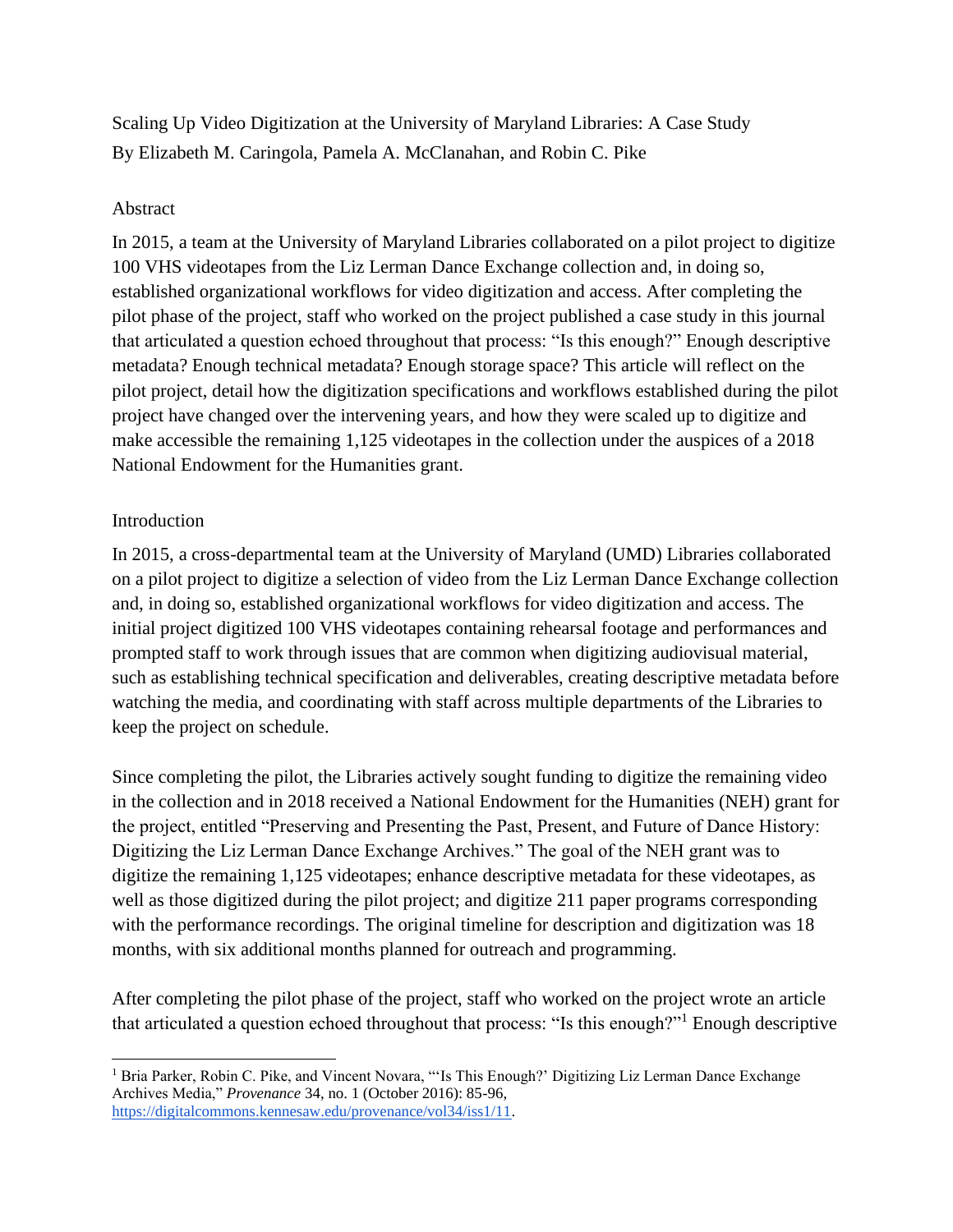metadata? Enough technical metadata? Enough storage space? This article will reflect on the pilot project, detail how the digitization specifications and workflows established during the pilot project have changed over the intervening years, and how they were scaled up to accommodate the large size of this project.

The COVID-19 pandemic struck during the second year of the grant, so it is impossible to describe the project without also describing how the pandemic and closure of UMD's campus affected workflows and the grant timeline. Despite those difficulties, the project team was able to create workarounds that will positively impact our workflows for future digitization projects.

#### Background

Liz Lerman, a choreographer, performer, writer, educator, and speaker, founded the Liz Lerman Dance Exchange in 1976 in Takoma Park, Maryland, regionally close to College Park, Maryland, and the University of Maryland. The company has produced over 100 innovative dance and theater works and has toured throughout the United States and abroad. In a 40-year career, Lerman was one of the first to recognize the importance of advocacy through her work, which empowered senior adults and those who live with movement-impairing conditions to dance. She advocated that artists and the processes inherent in making art can benefit society. Lerman exerted important influence in the worlds of performance, arts-based community engagement, and cross-disciplinary collaboration. Her work has received critical and scholarly attention and has served as an important reference for other artists and choreographers. The Dance Exchange donated their archive to the Special Collections in Performing Arts (SCPA) at UMD Libraries for preservation, access, and to promote research in 2004.

For these and other reasons, the former SCPA Curator selected the Liz Lerman Dance Exchange collection, specifically the video series of performances, rehearsals, interviews, and promotional materials, along with accompanying paper programs, for digitization. In 2015, the former SCPA Curator worked with the digitization and metadata staff to digitize and create minimal metadata records for 100 videotapes to gain a better understanding of the videotapes' content and current condition. More detailed knowledge about the videotapes' content allowed us to make a stronger case when seeking funding to digitize the rest of the videotapes. A condition assessment of the videotapes helped us to estimate how long we had to digitize the remaining videotapes before they would degrade to the point of being unusable and therefore unable to be reformatted. The results of this pilot project demonstrated that we needed to watch most of the materials in order to create more useful metadata and promote greater accessibility for patrons outside the regional experts. We also learned that 15% of the collection had already degraded to the point where significant portions of videotapes (audio and/or video) had been lost. Due to the research importance of the collection; its need for preservation; existing partnerships between the UMD Libraries, the University, and the Dance Exchange; and a lack of internal funding, the former SCPA Curator and the Manager of Digital Conversion and Media Reformatting (DCMR) applied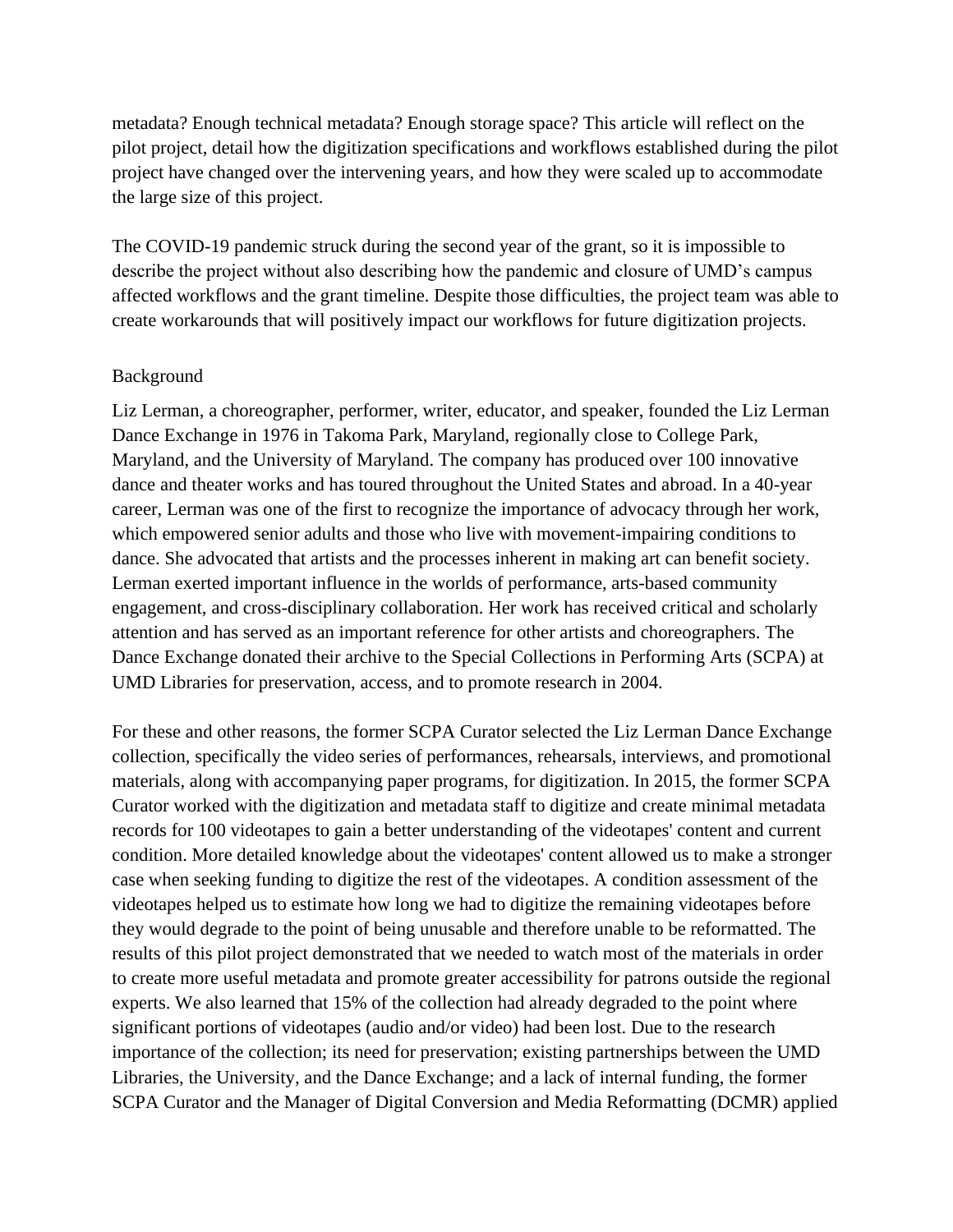for a NEH grant to digitize the entire video series. They applied for funding in 2016, 2017, and 2018, with the final grant application being successful.

Throughout this article, multiple personnel will be named in their roles on the project. A project of this scope was made possible through a team effort of multiple experts, most of whom already worked at UMD Libraries, with a smaller portion being paid for by the grant. The project team included (roles in parentheses):

- Grant Principal Investigators:
	- SCPA Curator
	- Manager of DCMR (overall project manager)
	- Head of the Michelle Smith Performing Arts Library (after SCPA Curator departure)
- Interim SCPA Curator (collection management/metadata creation)
- Performing Arts Librarian (outreach, online exhibit)
- Digital Projects Librarian (digitization project management, vendor liaison, portion of salary paid by grant)
- Head of Discovery and Metadata Services (training and managing the work of the Metadata Content Specialist)
- Metadata Content Specialist (an employee of Liz Lerman, LLC, who was hired as a subject expert for the project using grant funding)
- Archival Metadata Librarian (metadata cleanup and transformation for repository ingest)
- IT Systems Analyst (supported the servers and networked storage necessary due to working offsite during the pandemic closures)
- Systems Librarian (supported the archiving and ingest processes for all of the digital assets)
- Student assistants (paid by the grant, prepared the materials to be shipped to the vendor and performed quality review of the digitized materials and metadata)

This project was successful because within the Libraries we could tap into the expertise of curators, metadata and systems librarians, and IT staff, as well as hire additional personnel to fill gaps in our staffing through the grant funding.

The above list does not contain digitization personnel because this work was done through an external vendor, who was selected for their ability to perform preservation-quality work at this scale within the project timeline. In seeking the vendor statement of work, we asked them to build in flexibility to accommodate unknown tape durations, an unknown number of mixed videotape formats of unknown condition, and possible conservation work. We also asked for minimal intervention (such as digital enhancement) to 1) reflect the videotapes accurately, and 2)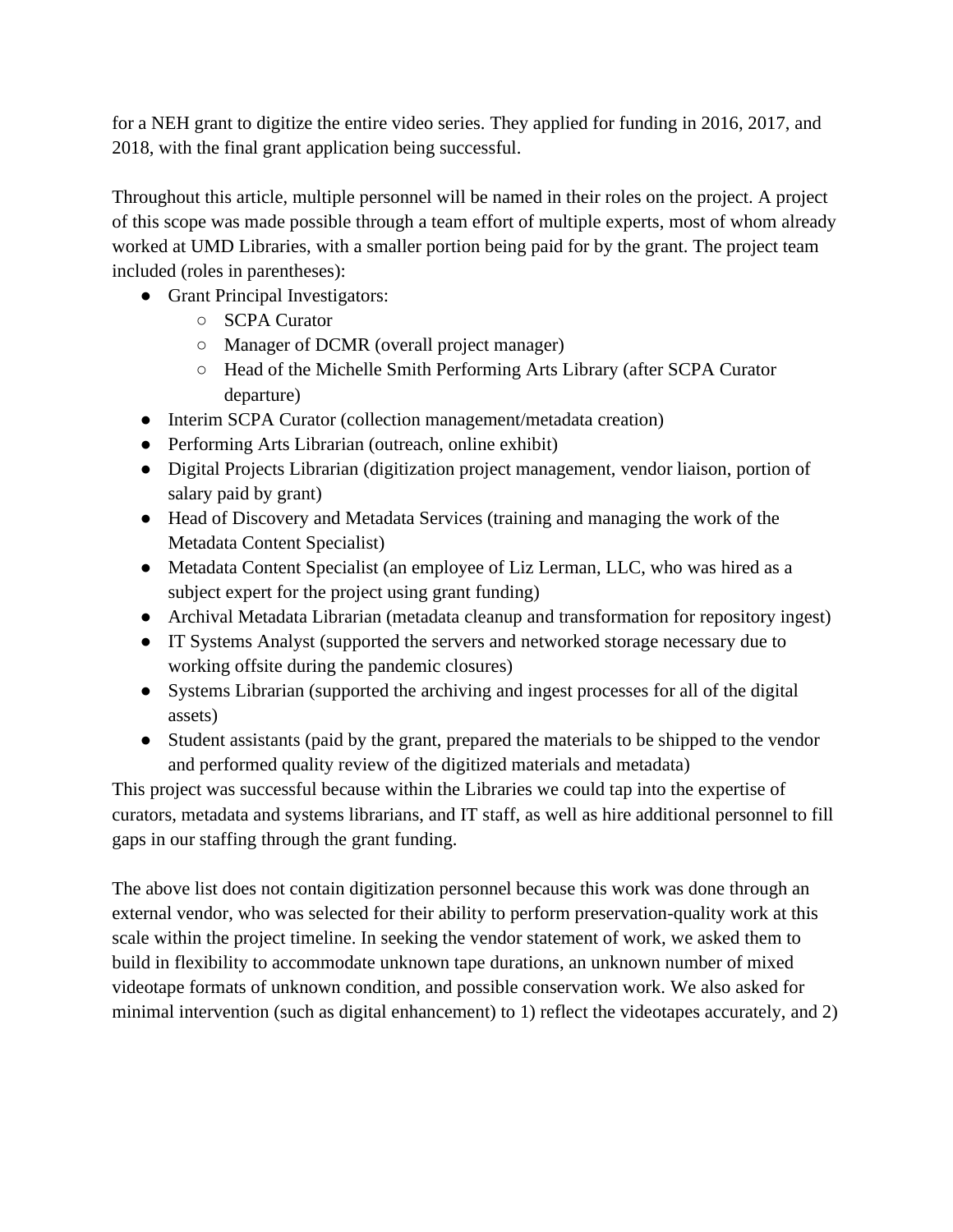to keep costs down, as this work is charged at an hourly rate<sup>2</sup>. The cost of digitization was the largest cost in the project.

# File specifications, size, and preservation

During the pilot project, project staff worked together with the digitization vendor to decide upon technical specifications and file deliverables for moving images. The selected format for preservation masters was uncompressed QuickTime files (.mov) with compressed MPEG-4 files for access copies. Standards were also determined for the container, extension, bit depth, chroma subsampling, framerate, timecode, audio channels, and audio quality. These file standards were used for subsequent video and film digitization projects for the next five years. The largest such project in the interim years was the Maryland Public Television digitization project that occurred in three phases from 2017 to 2019, totaling 677 videotapes. The Liz Lerman NEH grant proposed to digitize nearly double the number of videotapes. Therefore, it was imperative to consider how file size would impact video digitization workflows and long-term storage and preservation costs.

In 2019, staff in the Digital Services and Technologies (DST) division began exploring more economical ways to capture and preserve digital collections content, including digitized video files. Relating to video files, we explored what standards offered "enough" quality for preservation of the content. To inform the decision, DST personnel met in groups with collection managers across the Libraries and polled them:

- "How do users typically interact with digitized video content?"
- "What are typical usage cases when patrons request copies of files?"
- "Does the content of our collections merit high-definition and high quality, and would the Libraries or users lose fidelity and content if we selected a lower bit rate, standard definition, etc.?"

One of the specifications explored was higher-resolution uncompressed standards, moving from 10-bit uncompressed standard definition (SD) (4:3, 640x430) to 10-bit uncompressed highdefinition (HD) (16:9, 1280x720), as some personnel wanted a higher resolution file for their content. Upon assessing our content, we found that the majority of our content is SD and creating HD files from SD original content unnecessarily adds information to the file, creating an artificially large file (also known as file "bloat"). Additionally, managing files of 500+ GB resulted in file management issues for the Systems Librarian and other IT staff (such as during file transfer, checksum generation, etc.).

<sup>&</sup>lt;sup>2</sup> The statement of work read: "Create digital surrogates as they currently exist. The project does not include enhancement or restoration, such as speed and level correction or re-equalization…Item level quality control. Know some items were in poor condition from pilot including sticky shed syndrome and deterioration. Price includes baking if needed for any items and an "Extraordinary Intervention Allowance" of 5% for other conservation treatments. If the number of items exceeds 5% of the collection, additional conservation work will be charged at an additional hourly rate with approval of UMD before starting work."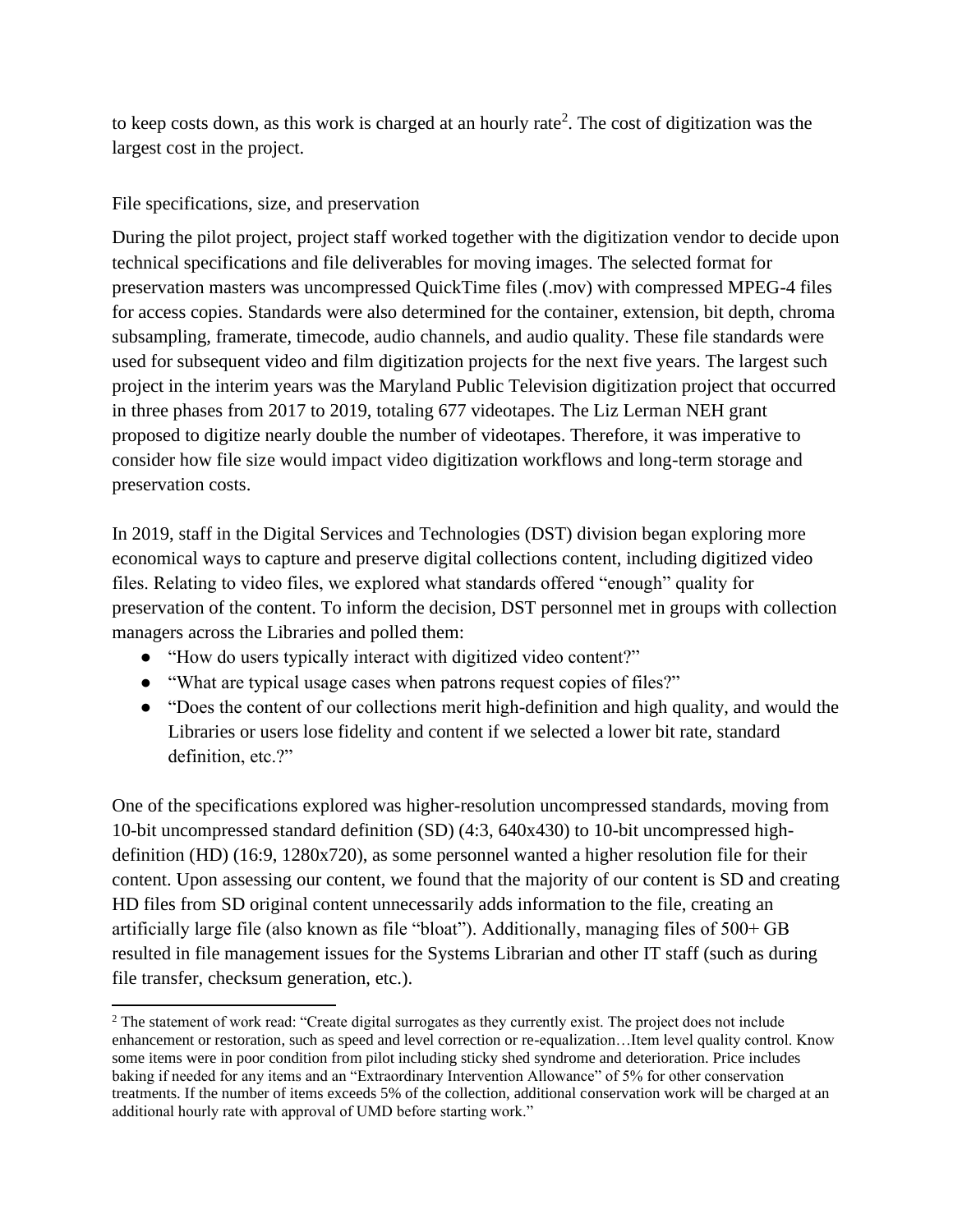Curators also reviewed and compared sample files from recently digitized collections at 10-bit and 8-bit, at SD and HD, to assess how discernable the difference in quality was across these formats. Staff extrapolated how applying these standards would impact the total size of digital collections and the costs associated with digital preservation for video files. After the curators assessed what was possible, we agreed to specify in our vendor digitization technical specifications that SD should be digitized at SD and HD digitized at HD. SD would be acceptable for almost all digitized content because it retained the original aspect ratio of the recording and most viewers would be watching lower resolution streaming files where they would not benefit from the high-resolution preservation file. On the rare occasion that HD files were required for a specific project or patron request, the technical specification provided to the digitization vendor would include HD files in addition to the standard set of deliverables, or if previously digitized, UMD would create the black bars using post-production software, but UMD would not retain and preserve the HD file.

The more difficult decision was to downgrade bit depth from 10 bit to 8 bit. The consensus was that most digitized files look "true enough" to the original recording at 8 bit, though 10 bit could be used for collections that merited the higher quality and bit depth. Making the switch to 8 bit for the majority of digitized video and film collections will save 20% on storage space and result in keeping 90- to 120-minute videotapes under 200 GB to meet preservation file transfer constraints.

At the time, we also explored other preservation file formats. With our vendor, we explored newer technical specifications, such as FFV1, on a pilot of three videotapes. We decided against using FFV1 in the .avi container since the embedded metadata didn't fully import into the Adobe software we use, even though the .avi is cross-platform with Mac, the operating system used by DCMR. We also explored using FFV1 in the Matroska (.mkv) container but Adobe does not support Matroska.

At the conclusion of DST's investigation into more economic digitization and preservation standards for video, the only change that was made was to downgrade the default bit depth to 8 bit. Otherwise, the preservation and access file technical specifications remained unchanged from 2015 to 2019. See Table 1 for the Libraries' standard film and video technical specifications and for the standards used for this project.

When planning the specifications for the Liz Lerman NEH grant application, the SCPA Curator selected the higher 10-bit specification for the Liz Lerman Dance Exchange materials because it provided greater contrast and color range for the performances, which took place on well-lit stages while being recorded from the darkness of performance halls. The result of digitizing the Dance Exchange materials at 10-bit uncompressed standard definition was 91 TB of content on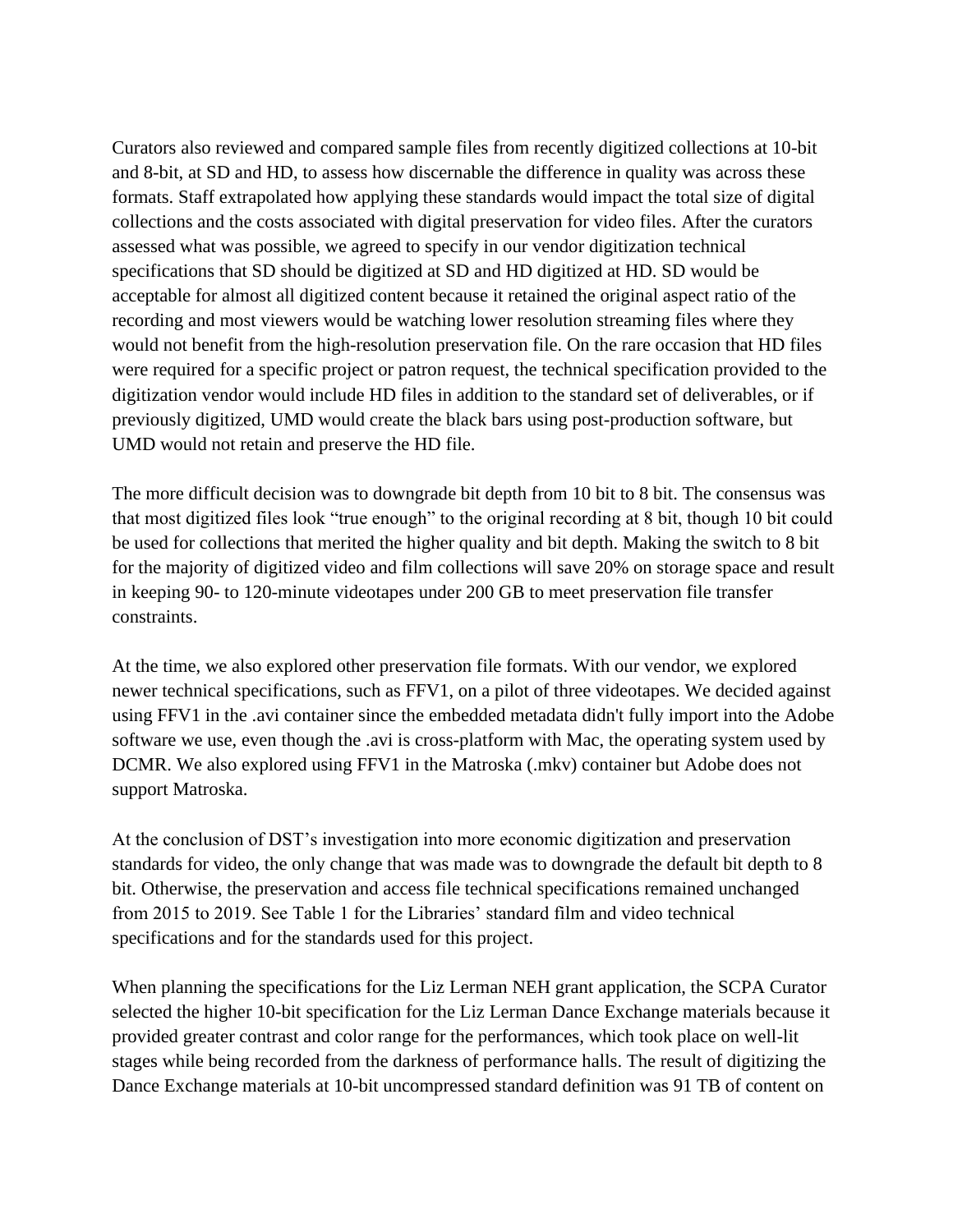15 8 TB hard drives. In a contrast of scale, the aforementioned Maryland Public Television 2019 digitization phase produced 25 TB of content on nine 4 TB hard drives and one 2 TB hard drive– a considerable leap in the scale and volume of files and the number of hard drives to work with and an adjustment for our IT support and Systems Librarian.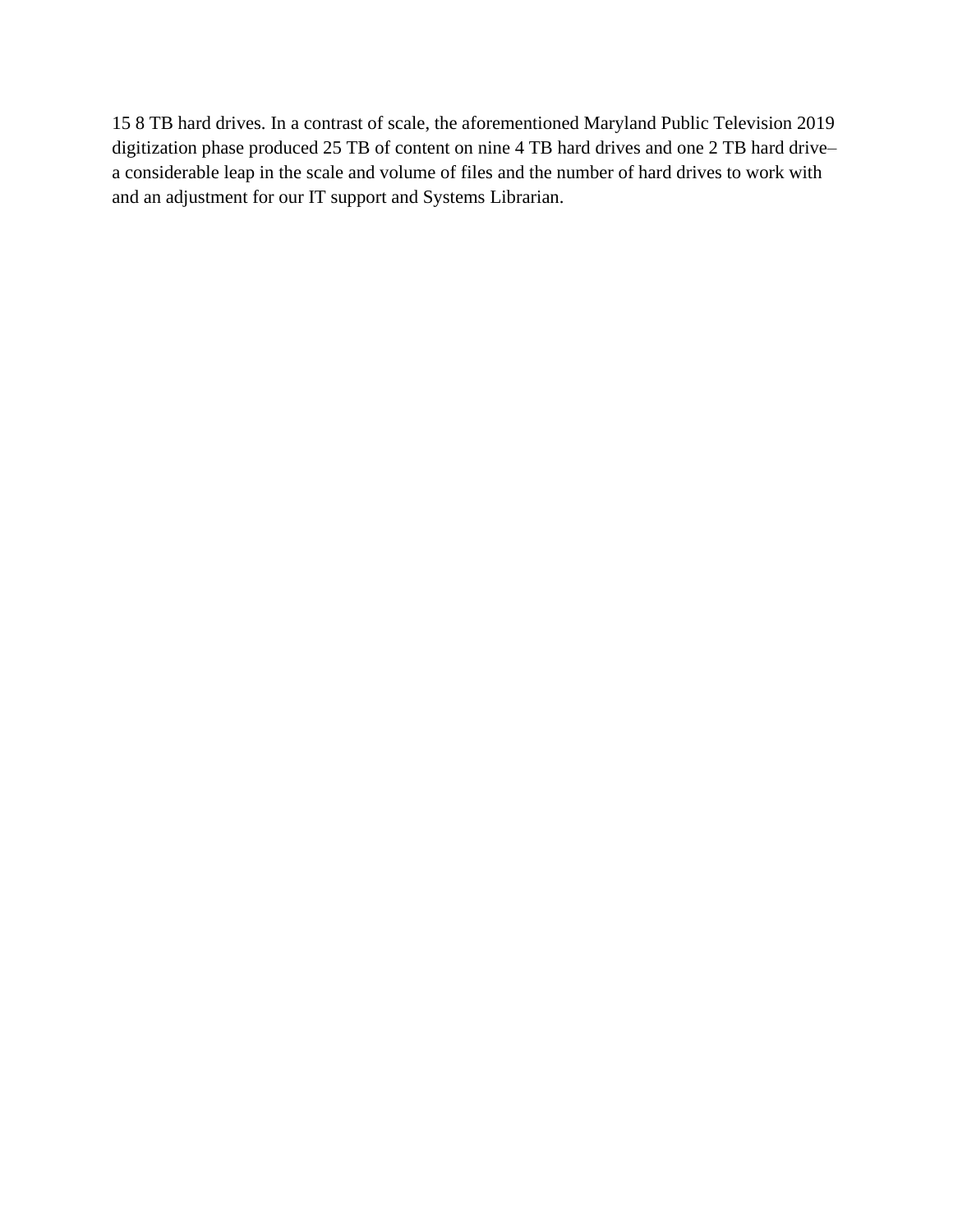# Table 1: 2019-2020 Digitization Technical Specifications

| <b>File</b>                                                                    | <b>Container</b>                         | <b>Extension</b> | <b>Resolution</b> | <b>Bit</b><br><b>Depth</b> | <b>Chroma</b><br><b>Subsampling</b> | Frame<br>Rate | <b>Timecode</b>              | <b>Audio</b><br><b>Channels</b> | <b>Audio</b>              |  |  |
|--------------------------------------------------------------------------------|------------------------------------------|------------------|-------------------|----------------------------|-------------------------------------|---------------|------------------------------|---------------------------------|---------------------------|--|--|
| For most videotape projects and requests:                                      |                                          |                  |                   |                            |                                     |               |                              |                                 |                           |  |  |
| <b>Preservation</b><br><b>Master</b>                                           | Uncompressed<br>Quicktime File<br>Format | .mov             | Native            | 8 bit                      | 4:2:2                               | Native        | Native,<br>midnight<br>start | Original                        | PCM,<br>48kHz,<br>16bit   |  |  |
| <b>Streaming</b>                                                               | MPEG-4,<br>H.264                         | .mp $4$          | Native            | 8 bit                      | 4:2:2                               | Native        | Native,<br>midnight<br>start | Original                        | AAC,<br>48kHz,<br>256kbps |  |  |
| For Liz Lerman Dance Exchange Grant (and other selected projects or requests): |                                          |                  |                   |                            |                                     |               |                              |                                 |                           |  |  |
| <b>Preservation</b><br><b>Master</b>                                           | Uncompressed<br>Quicktime File<br>Format | .mov             | Native            | 10 bit                     | 4:2:2                               | Native        | Native,<br>midnight<br>start | Original                        | PCM,<br>48kHz,<br>16bit   |  |  |
| <b>Streaming</b>                                                               | MPEG-4,<br>H.264                         | .mp $4$          | Native            | 8 bit                      | 4:2:2                               | Native        | Native,<br>midnight<br>start | Original                        | AAC,<br>48kHz,<br>256kbps |  |  |

Note: If the video format is native HD, transferred at HD instead of SD.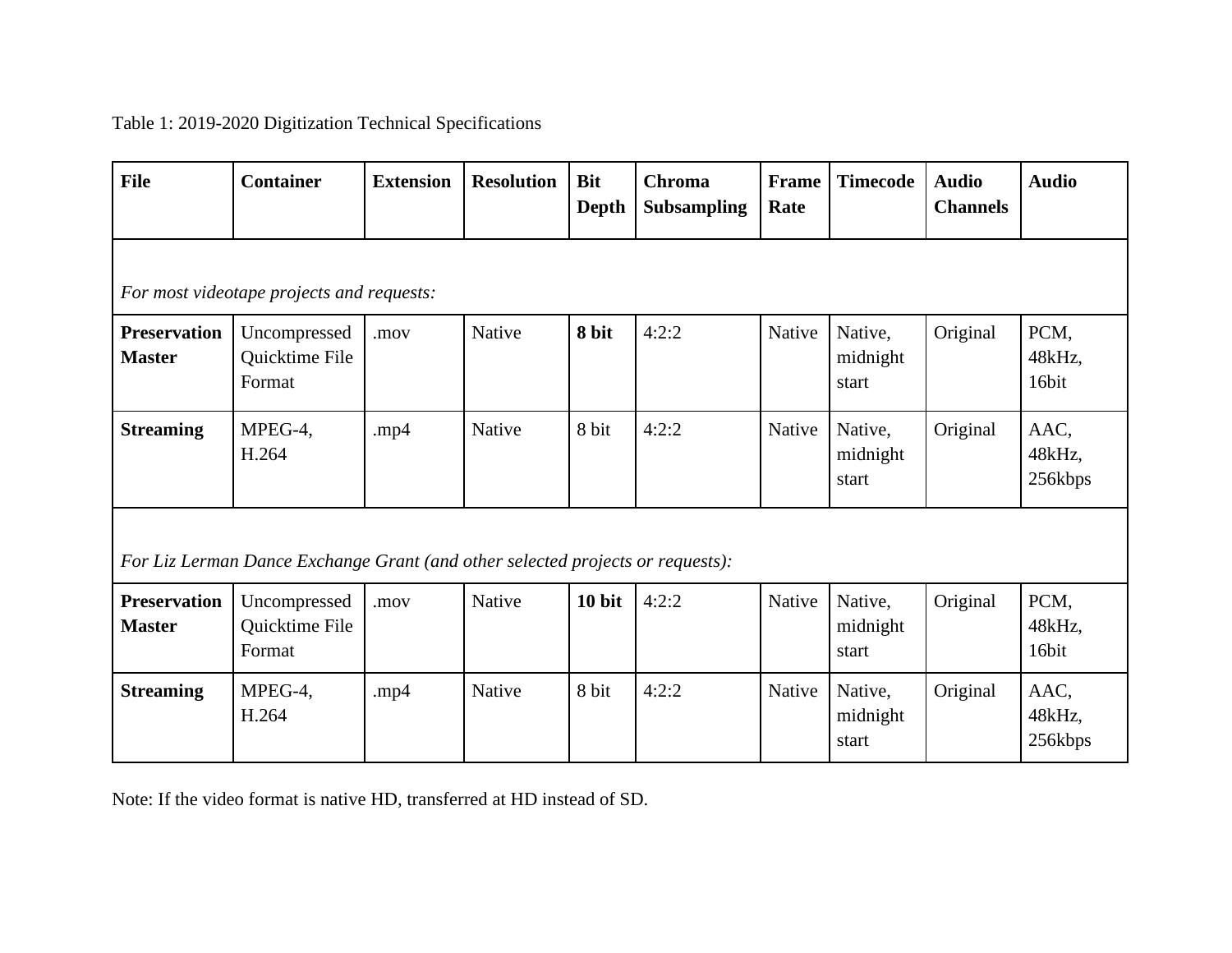Physical deterioration–did we act soon enough?

As reported upon the completion of the pilot project, 100 videotapes were sent to be digitized, and only two were not digitized due to content duplication. This was not the case in the full project. Of the 1,125 videotapes sent, 1,103 were digitized; 17 videotapes were not digitized because they were blank or contained only static, and five videotapes were not digitized due to irreparable physical damage and/or degradation issues. In the five years that passed since the original pilot project, either the videotapes had deteriorated past the point of saving the content or we had not selected the most severely degraded content to digitize in the pilot project.

In the pilot project, both the vendor technician and in-house staff performing quality control noted inherent issues (e.g., beginning cut off, end cut off, audio buzz, audio hiss, audio hum, audio low levels, and video picture breaks) and issues due to degradation impacting 15% of the videotapes of the 98 videotapes digitized (e.g., audio distortion and periodic dropouts). Of the impacted videotapes, only portions of the videotapes were unlistenable or unviewable as they were originally recorded–degradation did not impact the entirety of the tape. For the full project, we saw much higher numbers of inherent issues due to degradation, but except for the five videotapes that could not be digitized, again, only portions of the videotapes were impacted. The technician noted symptoms of physical deterioration as well as signal degradation, and unlike the pilot project, the vendor also noted issues with the video signal in addition to the audio signal. The vendor digitization technician noted the following issues with the videotapes: audio dropout over content (78.5%), audio distortion (24.8%), and video breakup over content (68.8%). Of the videotapes that were digitized, 10.4% needed to be cleaned and 1.4% required baking for stickyshed syndrome to facilitate digitization.

The increase in degradation rate is backed up by the research performed by Indiana University and Harvard in the original Sound Directions project<sup>3</sup> and continued through Indiana University's Media Digitization and Preservation Initiative<sup>4</sup> and also has been documented through the research supporting the creation of the AVP Cost of Inaction Calculator.<sup>5</sup> Institutions are racing against the clock to preserve magnetic media, and every year we have the potential to lose content, even when it is stored in archival conditions that meet best practice. The project team agrees that we acted soon enough to save the majority of the content, particularly because it was the soonest the substantial funding needed for the project was available. However, there were significant losses to the content.

<sup>3</sup> Mike Casey and Bruce Gordon, *Sound Directions: Best Practices for Audio Preservation* (Bloomington: Indiana University; Cambridge, MA: Harvard University, 2007), [https://dlib.indiana.edu/projects/sounddirections/papersPresent/sd\\_bp\\_07.pdf.](https://dlib.indiana.edu/projects/sounddirections/papersPresent/sd_bp_07.pdf)

<sup>4</sup> "Resources and Documentation," Media Digitization and Preservation Initiative, Indiana University, accessed December 14, 2021[, https://mdpi.iu.edu/resources%20and%20documentation/index.php.](https://mdpi.iu.edu/resources%20and%20documentation/index.php)

<sup>5</sup> Cost of Inaction Calculator, AVPreserve, accessed December 14, 2021,<https://coi.weareavp.com/>.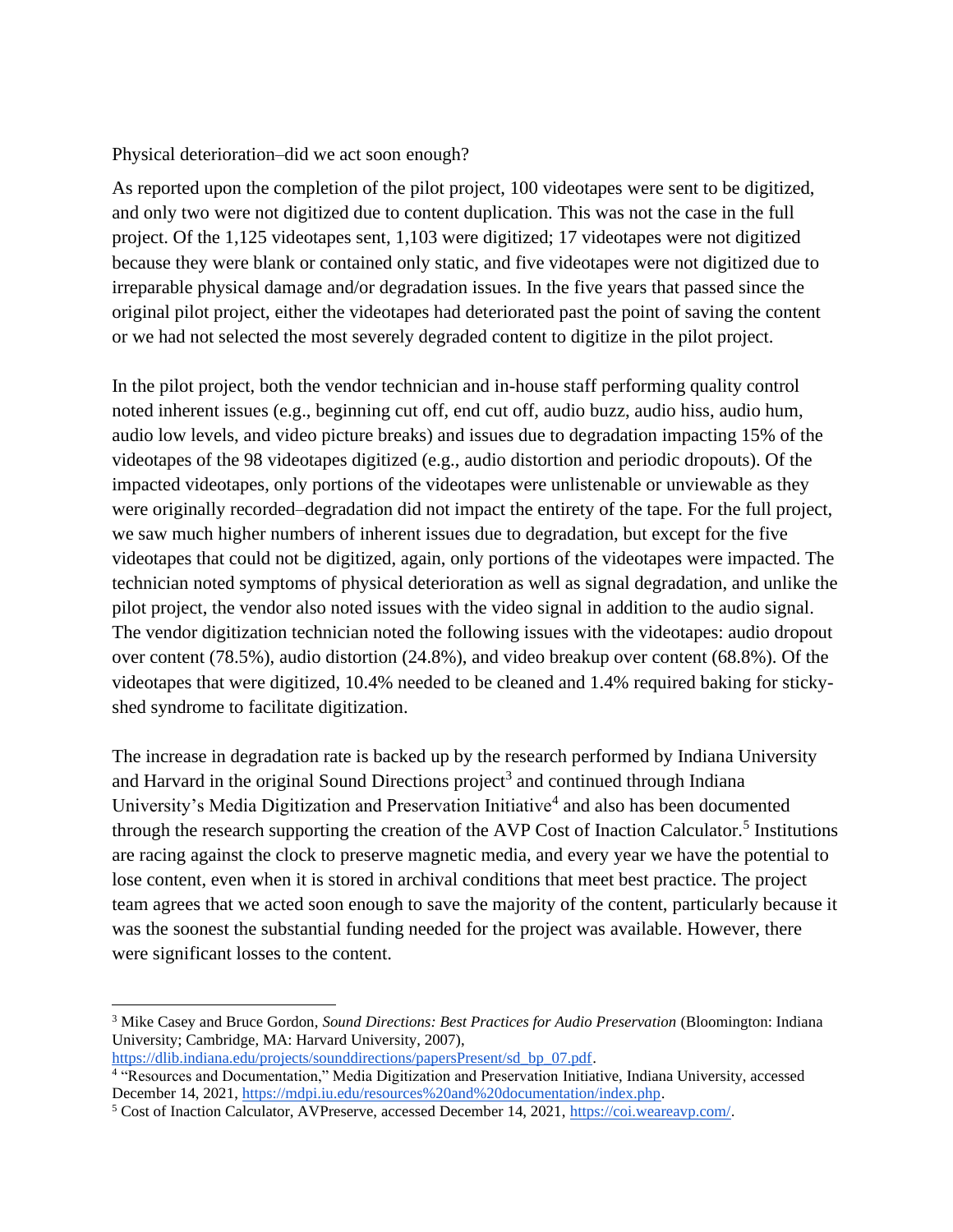#### Production during a pandemic

#### Scaling up from the pilot

Undertaking the largest video digitization project for the Libraries to date meant tackling some challenges in adjusting the digitization production workflow to accommodate such a large number of items and the resulting digital files. After consulting with the digitization vendor, the 1,125 videotapes were split into three batches for digitization to make handling the physical and digital assets more manageable. Multiple batches also allowed staff on the project team to complete quality control review more quickly and move on to metadata enhancement, rather than having to wait for the entirety of the project to be digitized. The Libraries provided the vendor with 15 8 TB external hard drives, each labeled with an identifying number, to deliver the files and metadata. The Manager of DCMR worked with the IT Systems Analyst and the vendor to determine that 8 TB external hard drives would be the most efficient method for data transfer from the vendor to the Libraries because of the cost-effectiveness of hard drives and a relatively slow file transfer speed between the vendor's cloud storage to the Libraries' network storage, particularly for the larger preservation files.

Each of the three videotape batches had a corresponding metadata spreadsheet. These spreadsheets were created using the same data source as the pilot project, an item-level inventory of the collection's audiovisual materials that had been created by an intern from the Dance Heritage Coalition in 2005. The inventory, which relied on handwritten or typed labels on the media, included a title, a date, and usually a brief description of the content. During the course of the pilot phase, it became clear that the descriptive information on the media was not always accurate. However, in order to save time and to not risk damaging any of the physical media, the project team did not play back the media prior to digitization and relied on the inventory, knowing that any incorrect metadata could be fixed during the metadata enhancement phase after digitization by viewing the digital files.

The vendor agreed to send the digital files back in three separate batches aligned with the metadata spreadsheets. As the external hard drives began to return from the vendor in early March 2020, a student assistant from the UMD iSchool was hired to assist the project. They checked 100% of the files to ensure all files were delivered and in the requested format. Additional quality control was performed on a random selection of 25% of the files.

The student assistant originally performed quality control directly from the external drive with the use of a write-protector to ensure the files were not accidentally altered. The student assistant first went through each file and marked that it had been received in the metadata spreadsheet by listing the external hard drives' ID number. This also served to identify which external drive to select should we need to view a specific file later in this process, thus helping us manage and access the large amount of data. Then, the student assistant ran QCTools on the video files to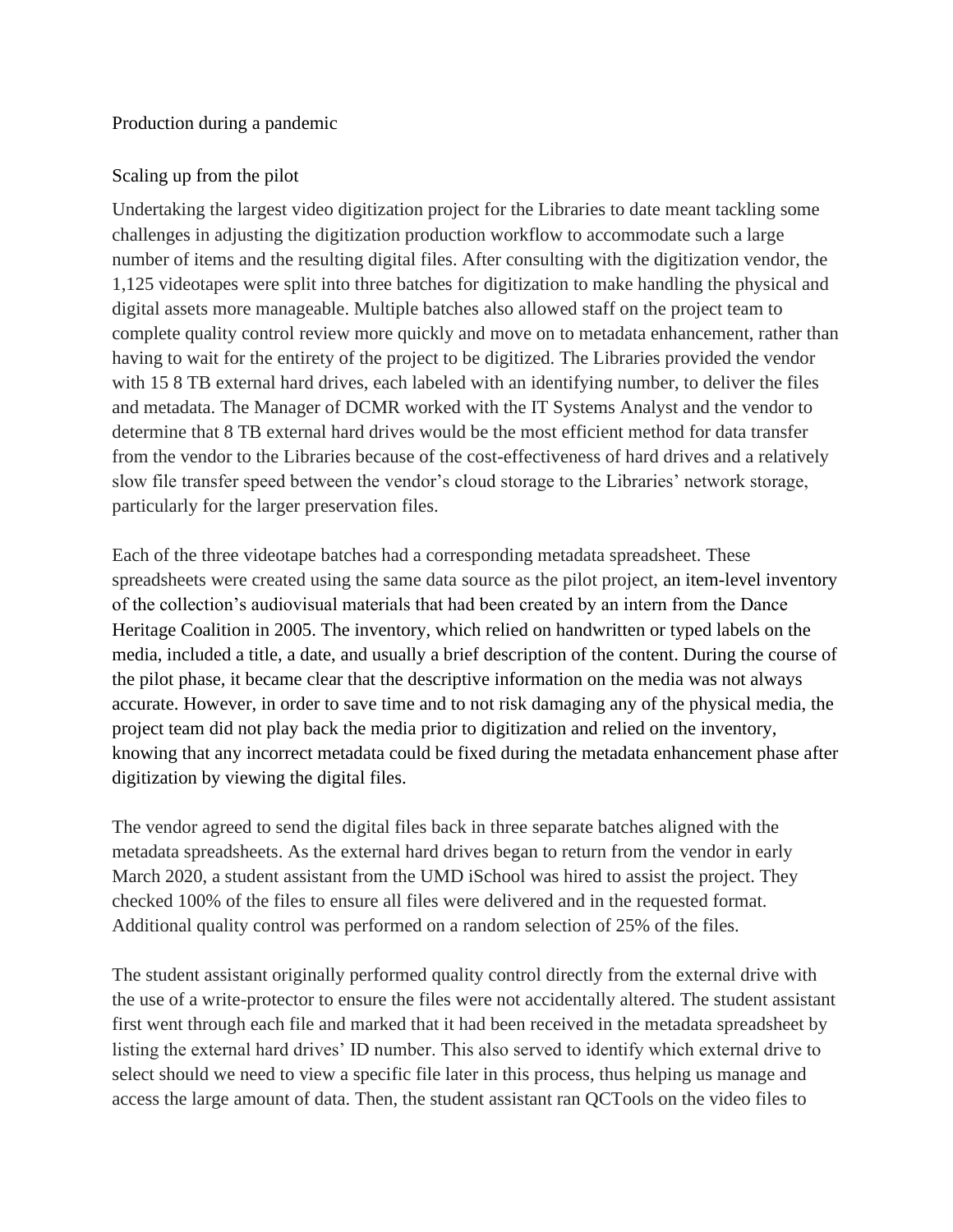detect any image anomalies, and performed visual inspection on portions at the beginning, end, and mid-point of the randomly selected files. QCTools is open-source software that helps users detect corruptions or compromises in the results of analog video digitization or in born-digital video.<sup>6</sup> Additionally, the vendor provided condition reports that we consulted during the quality control process in order to determine if anomalies in the digital files were due to the condition of the physical material or due to an error during the digitization process

#### Adjusting workflows due to the COVID-19 pandemic

When UMD and the digitization vendor closed down during mid-March 2020 due to the COVID-19 pandemic, the project was in the midst of receiving files from the vendor for review. Only the first two batches of digital files were completed and delivered earlier in the month. Additionally, the student assistant began work on March 10th and only had two days of training in the office before transitioning to full-time remote work. All of this led to changes in the quality control workflow.

Knowing that campus closure was imminent, the Manager of DCMR and the Digital Projects Librarian worked quickly to upload all of the streaming files and condition reports received thus far to a server that could be accessed remotely. Preservation files were not loaded as they would take up too much space on the server, but the quality control phase advanced with the assumption that if the streaming file, which was derived from the preservation file, was fine, the preservation file should be fine, too. They requested a laptop, loaded with all of the software needed to perform quality control on the video files, for the new student assistant and continued training through virtual meetings and email. The metadata spreadsheets were already loaded to a Google Drive and could be easily accessed and updated from anywhere. This meant that quality control for the first two batches and part of the third was able to continue remotely as soon as the campus closed. In addition to frequent communication via a chat tool between staff and the student assistant, the student was able to utilize the AV Artifact Atlas<sup>7</sup>, a tool maintained by the Bay Area Video Coalition, to identify many issues with the videotapes.

The digitization vendor reopened in June 2020 and was able to digitize and deliver the rest of the third batch. Since UMD employees were still working remotely and not able to receive mail onsite, Libraries IT staff created a server space where the vendor could use File Transfer Protocol (FTP) to remotely deliver the streaming files and condition reports. This allowed quality control to continue, and the student assistant completed quality control for the remaining batch of videotapes in July working from the files on the FTP server. The project's Metadata Content Specialist was also able to utilize the server containing streaming files in order to watch the digitized videotapes and continue metadata enhancement (discussed in the next section) during

<sup>6</sup> "Getting Started with QCTools," QCTools, MediaArea, accessed December 14, 2021, [https://mediaarea.net/QCTools/Getting\\_Started.](https://mediaarea.net/QCTools/Getting_Started)

<sup>7</sup> AV Artifact Atlas, accessed December 16, 2021, [http://www.avartifactatlas.com/.](http://www.avartifactatlas.com/)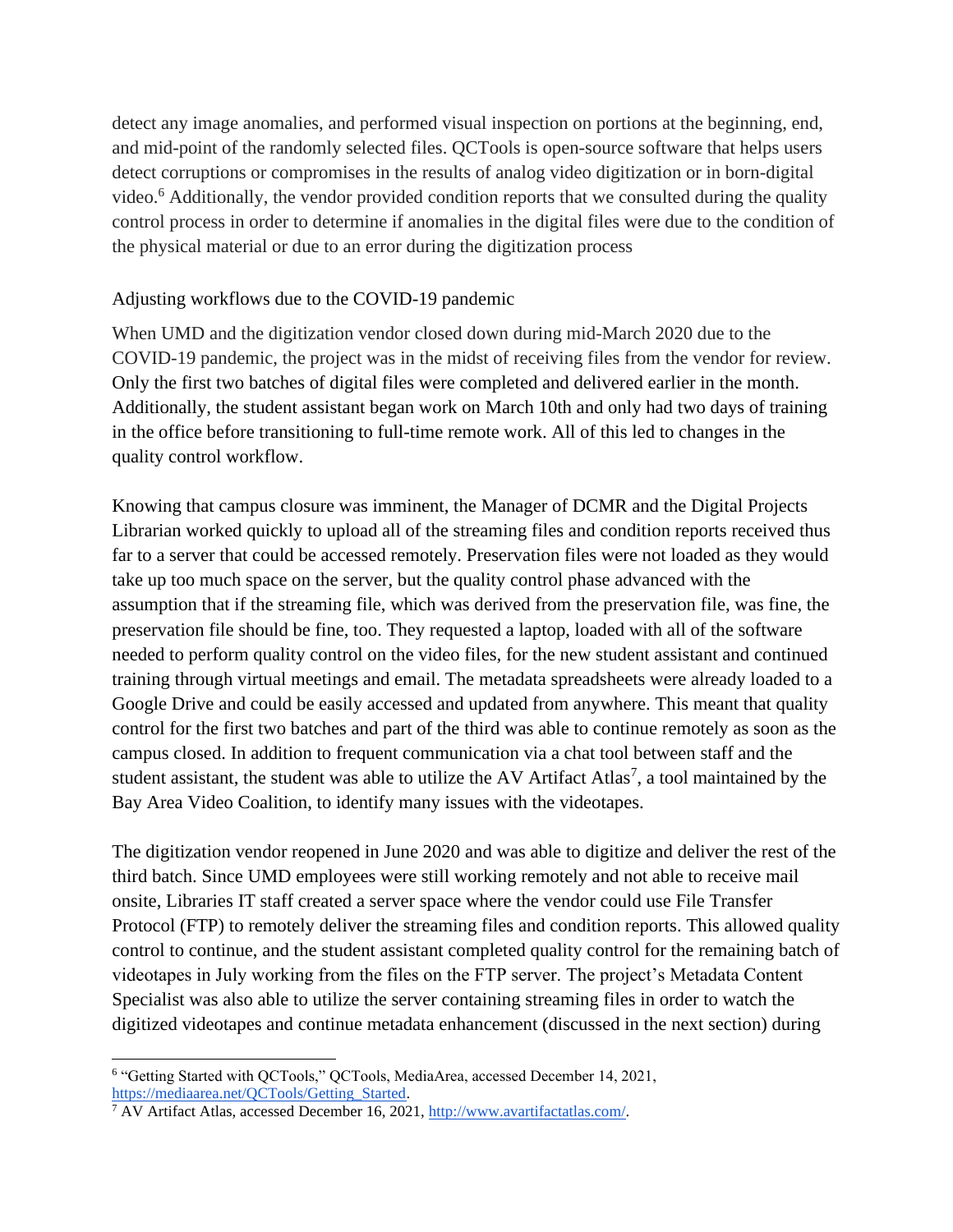the pandemic. The 8 TB external hard drives that the Libraries had provided to the vendor earlier in the project were still utilized to transfer the entire set of file deliverables needed for digital preservation. They were mailed to the home of the Manager of DCMR for safekeeping until she was able to return to campus and deliver them to the Systems Librarian for ingest to our digital repository and digital preservation system.

Metadata standards and enhancements

## Embedded metadata

The final specification for preservation files that the Libraries examined during this time was a new requirement for embedded metadata. During the pilot project, project staff decided to receive XML sidecar files including basic descriptive and technical metadata. We archived these sidecar files with the preservation video files for additional context. We also extracted some of the XML metadata fields, such as the exact file duration, to include in the metadata record in our digital repository.

For the scaled up project, we wanted to include additional embedded metadata fields to more effectively track the content in an offline system to assist with file restore. This was desirable because, since completing the pilot project, the Libraries digital storage had migrated from a tape archive to a cloud-based archive for preservation files, and because staff were also experiencing an increase in requests for preservation files by external researchers. We also desired the ability to edit embedded metadata because, as we experienced in the pilot, many videotapes had incomplete or inaccurate titles and dates. We experimented with editing the metadata embedded in XMP in the .mov file and in the INFOCHUNK of the .avi file. Adobe After Effects worked well to read and edit the XMP metadata best, so we concluded that our decision of the .mov wrapper was still the best for our institution five years after our original technical specifications were selected.

The embedded metadata fields we chose to include were limited to prevent the need for excessive editing in the embedded metadata, as well as in the repository, should we discover the content is different than what the tape label purported to be. We included the following Dublin Core fields: Date, Description, Identifier, Copyright Notice, and Title. We have not yet perfected the post-metadata enhancement workflow to edit the embedded metadata and are doing so on an ad hoc basis. We may further examine the fields we include to prevent metadata editing after archiving. The embedded metadata maps to fields in the vendor manifest spreadsheet:

## *Video and Film Metadata:*

- PBCore XML file for all metadata created during digitization
- XMP Embedded Metadata:
	- Dublin Core Date: Original Recording Date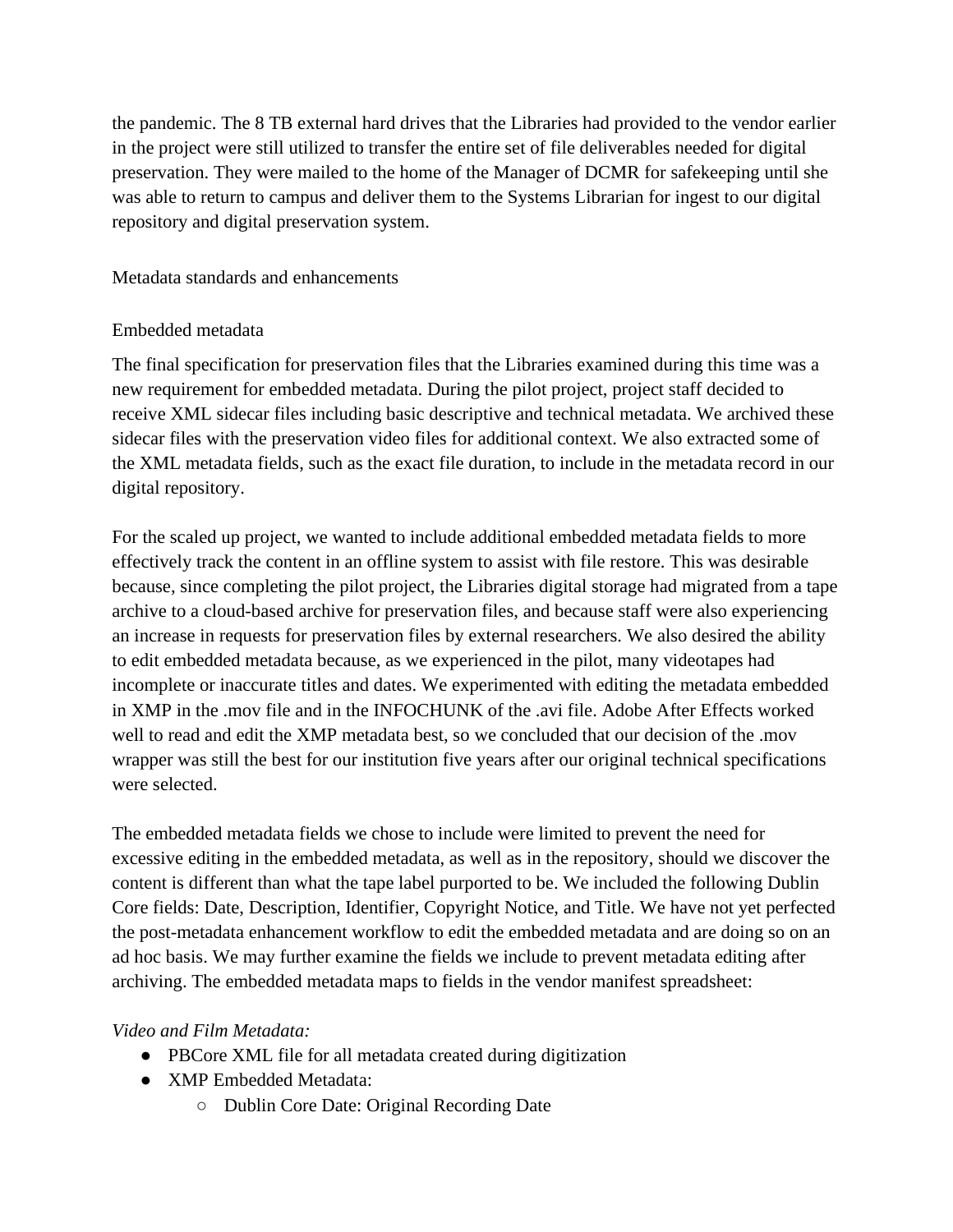- Dublin Core Description: Description/Interview Summary
- Dublin Core Identifier: Object Unique Identifier
- Dublin Core Title: Title
- Dublin Core Copyright Notice: "To obtain permission to publish or reproduce, please contact the University of Maryland Libraries."

|                    | Composition (none)                              | Metadata $\equiv$                                                                                                                                              |                |  |  |  |  |  |
|--------------------|-------------------------------------------------|----------------------------------------------------------------------------------------------------------------------------------------------------------------|----------------|--|--|--|--|--|
| $\checkmark$       | Project                                         |                                                                                                                                                                | Powered By XMP |  |  |  |  |  |
|                    | <b>Dublin Core</b>                              |                                                                                                                                                                |                |  |  |  |  |  |
| $\rightarrow$      | <b>Basic</b>                                    |                                                                                                                                                                |                |  |  |  |  |  |
|                    |                                                 |                                                                                                                                                                |                |  |  |  |  |  |
|                    |                                                 |                                                                                                                                                                |                |  |  |  |  |  |
|                    | $~\sim$ Files                                   |                                                                                                                                                                | Powered By XMP |  |  |  |  |  |
| $\vee$ Dublin Core |                                                 |                                                                                                                                                                |                |  |  |  |  |  |
|                    | Contributor                                     |                                                                                                                                                                |                |  |  |  |  |  |
|                    | Coverage                                        |                                                                                                                                                                |                |  |  |  |  |  |
|                    | Author                                          |                                                                                                                                                                |                |  |  |  |  |  |
|                    | Date (1 entries)                                | 1992-04-21                                                                                                                                                     |                |  |  |  |  |  |
|                    | <b>Description</b>                              | A look at the BCCI banking scandal, in which one of the largest banks in the world was implicated in extensive money-laundering, influence-peddling and fraud. |                |  |  |  |  |  |
|                    | Format                                          |                                                                                                                                                                |                |  |  |  |  |  |
|                    | Identifier                                      | bcast-085024                                                                                                                                                   |                |  |  |  |  |  |
|                    | Publisher                                       |                                                                                                                                                                |                |  |  |  |  |  |
|                    | Relation<br>$\,$                                |                                                                                                                                                                |                |  |  |  |  |  |
|                    | <b>Copyright Notice</b>                         | To obtain permission to pubish or reproduce, please contact the University of Maryland Libraries.                                                              |                |  |  |  |  |  |
|                    | Source                                          |                                                                                                                                                                |                |  |  |  |  |  |
|                    | Keywords                                        |                                                                                                                                                                |                |  |  |  |  |  |
|                    | Title                                           | Frontline: Bank of Crooks and Criminals, April 21, 1992                                                                                                        |                |  |  |  |  |  |
|                    | Type                                            |                                                                                                                                                                |                |  |  |  |  |  |
| $\rightarrow$      | <b>Basic</b>                                    |                                                                                                                                                                |                |  |  |  |  |  |
| 2                  | <b>Rights Management</b>                        |                                                                                                                                                                |                |  |  |  |  |  |
| $\rightarrow$      | <b>Dynamic Media</b>                            |                                                                                                                                                                |                |  |  |  |  |  |
|                    | Photoshop<br>$\overline{ }$                     |                                                                                                                                                                |                |  |  |  |  |  |
|                    | <b>Camera Raw</b>                               |                                                                                                                                                                |                |  |  |  |  |  |
|                    | <b>EXIF Schema For EXIF-Specific Properties</b> |                                                                                                                                                                |                |  |  |  |  |  |

Figure 1: Screenshot of metadata display in Adobe After Effects, showing how the date, description, copyright notice, and title fields have been imported into the XMP embedded metadata in the preservation file.

## Road to "enough" descriptive metadata

As previously described, metadata from the pilot digitization project originated from an itemlevel inventory of the collection's audiovisual materials, but this information was not always accurate. This, combined with the fact that more robust metadata was needed to aid in discovery of the materials, made it crucial to view the recordings after digitization and enhance the original metadata from the inventory. Pilot project staff suggested employing subject matter experts, such as master of fine arts students, or using dance-specific taxonomies to make the materials more discoverable to dance scholars without requiring assistance from SCPA staff.

The 2018 NEH grant included a subject expert, the Metadata Content Specialist, a staff member from Liz Lerman, LLC, who would watch the digitized recordings and enhance descriptive metadata for both the pilot project and the current grant-funded project. Because the Metadata Content Specialist was a subject expert, but not a metadata expert, the Head of Discovery and Metadata Services set project standards for metadata enhancement, trained and oversaw his work, and planned to do any data cleanup prior to archiving the files and ingesting them into our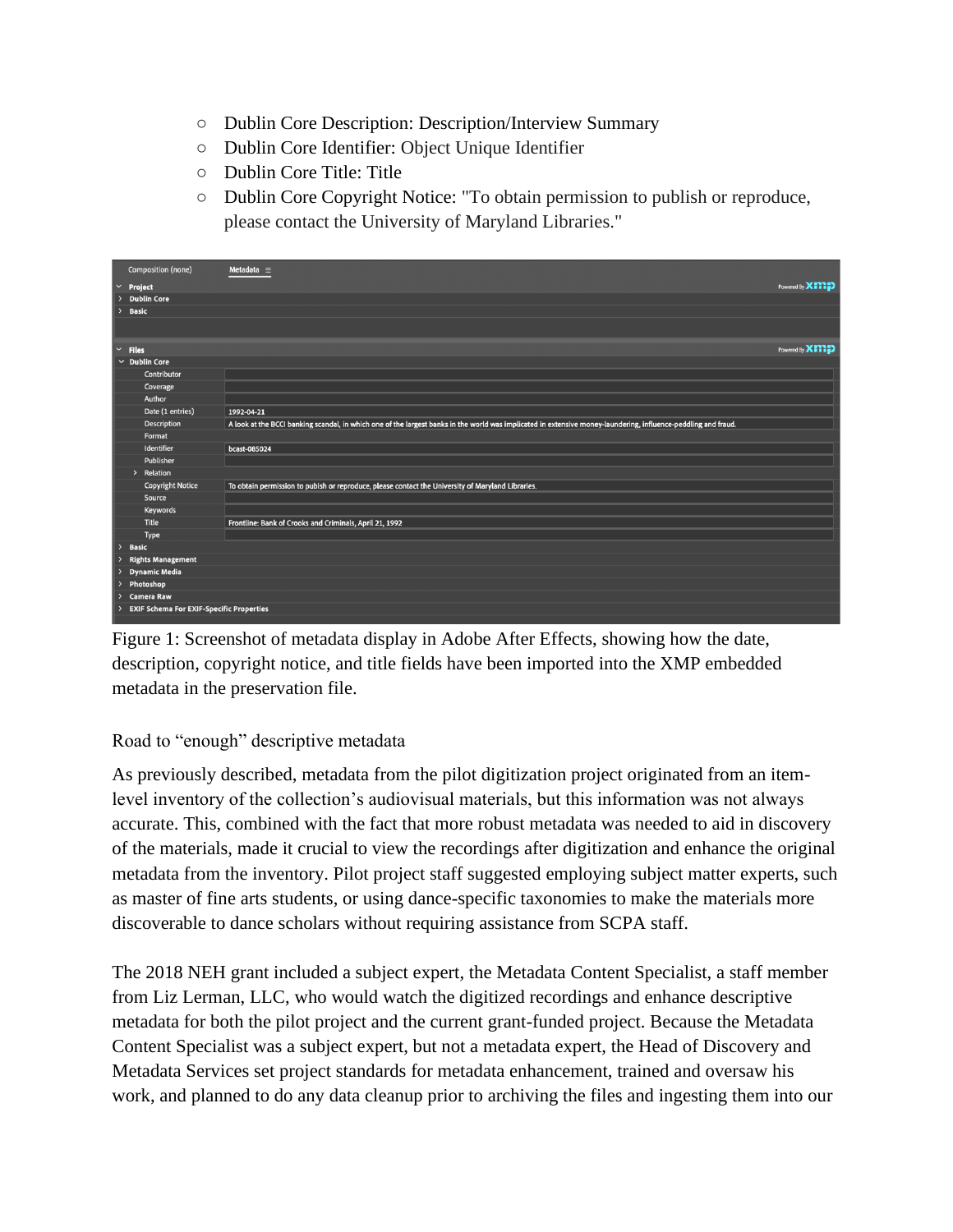digital repository. This partnership between an expert on Liz Lerman's work and a metadata librarian was meant to ensure that our metadata would "be enough" to provide access to the digital files, while also complying with our internal metadata guidelines and staying on the grant's schedule. However, unanticipated difficulties made this course a little less straightforward.

#### Challenges to enhancement

The first challenge, unknown to the project team at the time of writing the grant application, was that UMD Libraries would select a new system for making digitized audiovisual content searchable and stream-able. After a pilot during the 2018-2019 academic year, the Libraries made the decision to migrate streaming media from ShareStream to Avalon Media System to facilitate public access. Although not part of the original project plan, Avalon provided features that were suited to this particular project, such as the ability to easily edit descriptive metadata in a staff interface after being ingested; the ability to add links to related files, in this case to the printed programs that were also being digitized; and the potential for captioning to be added at a later date, which would make the collection more accessible to anyone who is deaf or hard of hearing.

Due to the grant timeline, the Liz Lerman Dance Exchange project would be the first to load files and metadata into Avalon, and existing metadata guidelines and templates had to be adjusted to utilize Avalon's ability to batch ingest files and metadata. During the first year of the two-year grant period, the Head of Discovery and Metadata Services developed metadata guidelines for Avalon, including a template for batch import into Avalon, and created project-specific instructions for enhancing the Lerman metadata records. The project guidelines covered how to construct a title, the correct format for dates, the difference between a creator and a contributor, sample lists of acceptable genre and subject terms, and more. It also provided some guidance on what level of detail was appropriate for the project, especially given the grant's tight two-year timeline. These guidelines were tested by the Metadata Content Specialist as he worked to enhance the metadata created by the pilot project. He worked directly with the Head of Discovery and Metadata Services throughout this process to get clarification on any questions or issues that arose and to try to answer the question of: "Enough?"

For the pilot project metadata, the answer was: "Too much!" The Metadata Content Specialist meticulously added information to each of the 98 videotapes' metadata records, including the titles of the works, location, performers, contextual information about the works, timestamps for when each piece began, and credits for direction, musical composition, choreography, lighting design, costumes, set, and more. While this information is undoubtedly useful and demonstrates the power of combining subject expertise with a close watching of the videotapes, it was clearly impossible to scale up the same level of description to the 1,103 digitized videotapes of the full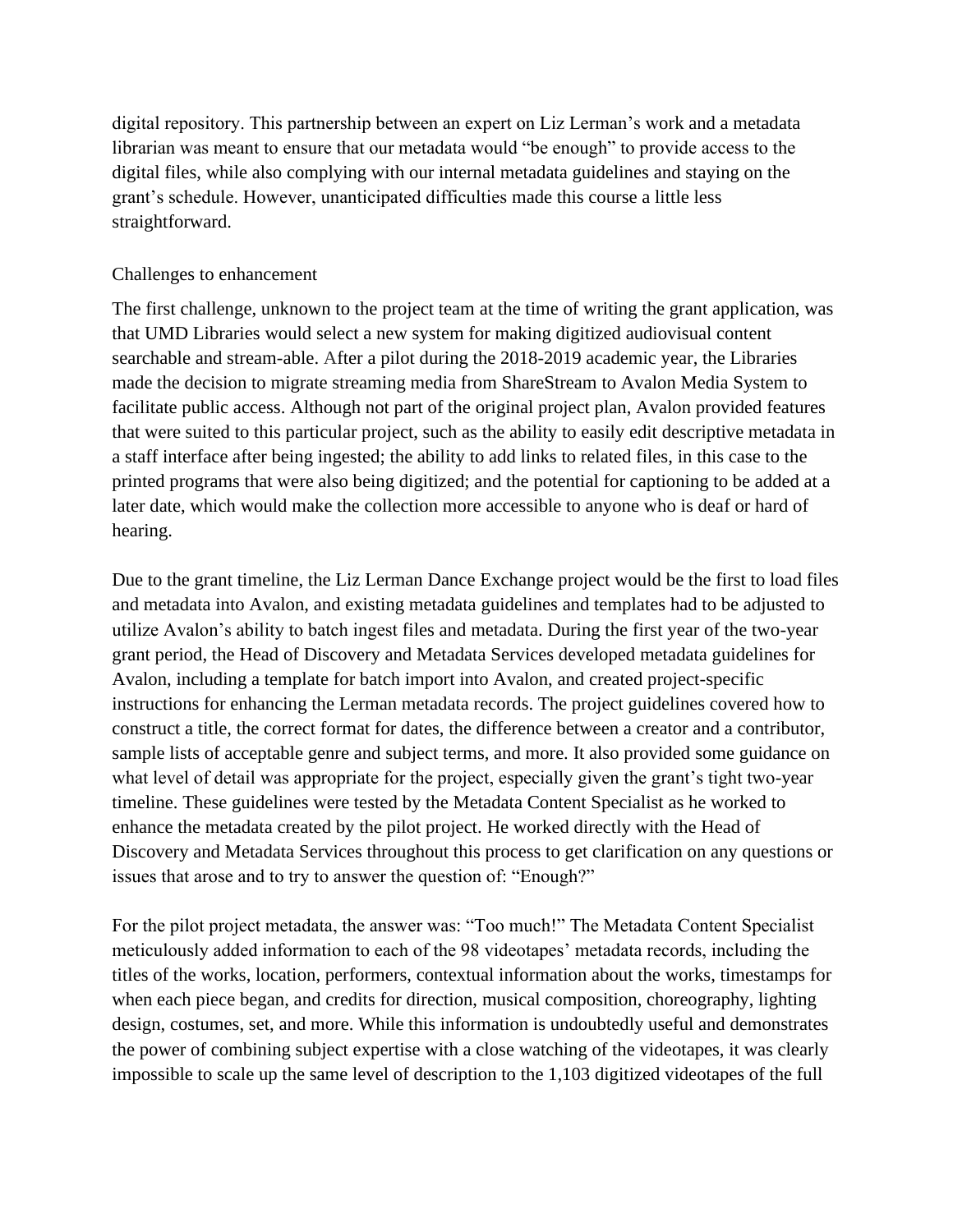project. The Metadata Content Specialist was advised to focus on summarizing the content of a recording when enhancing descriptive metadata for the full project.

Metadata enhancement for the full project was scheduled to begin in May 2020 and was slightly delayed due to earlier delays in digitization and quality control caused by the pandemic. Luckily, the workflows put in place by staff in DCMR to remotely review files also allowed metadata enhancements to occur remotely. The Metadata Content Specialist began enhancing metadata in June, one month behind schedule, using the streaming files on the FTP server and the metadata spreadsheets in Google Drive.

When the project team met at the end of October 2020 to regroup following the departure of two key project team members, the SCPA Curator and the Head of Discovery and Metadata Services, metadata enhancement should have been nearly finished, but it was estimated to be about 50% completed. The timeline for metadata enhancement was extended through the end of January 2021, with an emphasis on cleaning up titles and dates; the project team decided that any other metadata fields could be edited and enhanced after the files and metadata records were ingested into Avalon. Even with the extension and the decision to focus on titles and dates only, 364 of the 1,103 metadata records were not enhanced at all prior to ingest.

## Clean enough?

Following the departure of the Head of Discovery and Metadata Services in September 2020, the Archival Metadata Librarian in Special Collections and University Archives joined the project team. She was responsible for ensuring that the enhanced metadata provided by the Metadata Content Specialist adhered to the established Avalon metadata guidelines and for mapping it to the metadata template for batch import into Avalon. Having extended the timeline for metadata enhancement, there was one month in the project timeline to complete this work.

Metadata cleanup consisted of addressing issues that are not unique to this project: fields not entered in the correct format; inadequate titles that would not facilitate discovery, or titles not formed consistently for the same events or performances; removing internal notes about the physical items that are not needed when viewing the digitized files; and removing metadata records for videotapes that were not digitized. With such a short timeframe, she focused on ensuring that fields were formed correctly and would not cause errors during Avalon ingest and making very basic enhancements to titles that may not have been reviewed by the Metadata Content Specialist. Any notations that were not relevant to specific metadata fields were retained in the original metadata spreadsheet but were not mapped to any metadata fields in the Avalon batch ingest spreadsheet.

Two issues emerged that were beyond the scope of metadata cleanup: 1) the presence of duplicate content; and 2) content not recorded or commissioned by Liz Lerman or the Dance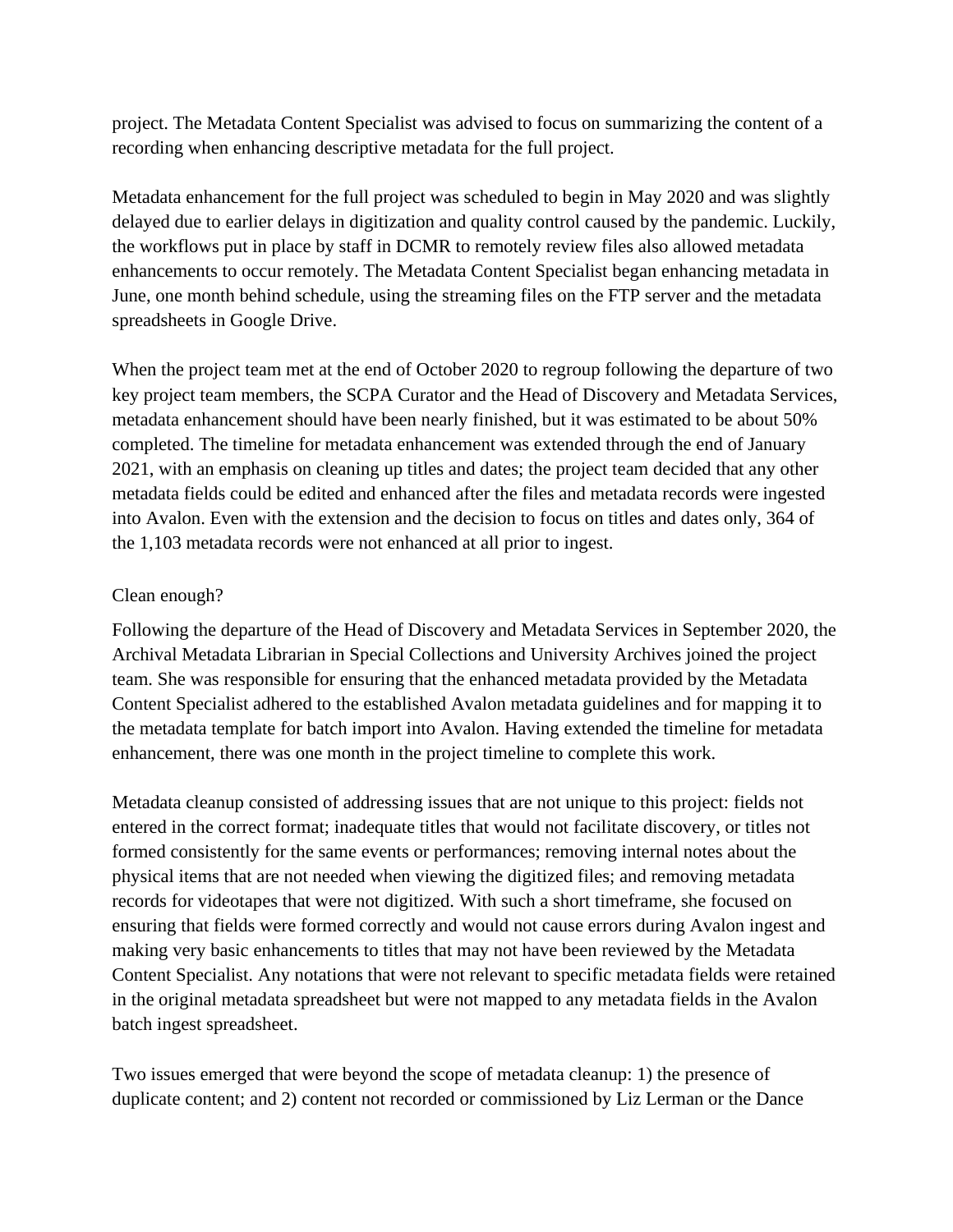Exchange. From the pilot project, the project team knew that it was likely that duplicate content existed in the collection, but inadequate labels made it difficult to identify them prior to digitization. Also, without digitizing the content or playing back the videotapes, it would be impossible to select the best copy to be digitized. Furthermore, duplicates weren't always duplicates in the archival sense (i.e., an exact copy made from a master tape). Sometimes there were multiple cameras recording a single event or excerpts were copied to make a compilation or promotional video or to be used by other performers. Occasionally the Metadata Content Specialists noted which copy was best, but given the large percentage of videotapes not reviewed, it would have been impossible to identify all duplicates and pick a best copy prior to ingest, so all digitized files were ingested.

Additionally, some videotapes in the collection were not recorded or commissioned by Liz Lerman or the Dance Exchange. They were primarily recordings of documentaries and television programs that were used as source material for Lerman's work. Others seemed to be promotional works that may have been given to Lerman as a sample of a videographers' work, as well as some other videotapes deemed not relevant or having unknown relevance to the Dance Exchange. Neither the Liz Lerman Dance Exchange nor UMD Libraries have the rights to these 83 digitized videotapes. A rights statement of "Copyright Not Evaluated" was applied to these videotapes. If the Libraries is contacted by the copyright holder, permission to stream the files will be restricted to on-campus access only.

Metadata cleanup and mapping to the Avalon template concluded on time and was delivered to the Systems Librarian in March 2021. After working out a few discrepancies between the files and the metadata, the Liz Lerman Dance Exchange files were loaded to Avalon later in the spring. It was the first collection available when the public website officially launched in June 2021.<sup>8</sup>

Applying lessons learned during the pandemic to future projects

In August 2021, all vaccinated employees began to regularly work on the UMD campus again. Although in some ways digitization workflows could continue as "normal," some adjustments to digitization workflows made during the pandemic will be incorporated into procedures moving forward.

While DCMR staff previously worked from external hard drives for file checks and quality control, it is advantageous to continue working from FTP servers on future projects. The minimal fee associated with this extra request is justified. Building in this request from the start of a project will make files more accessible to staff and will allow for flexibility if staff are working

<sup>8</sup> "Liz Lerman Dance Exchange," University of Maryland Libraries Digital Collections, accessed December 16, 2021, [https://av.lib.umd.edu/collections/1g05fb60f.](https://av.lib.umd.edu/collections/1g05fb60f)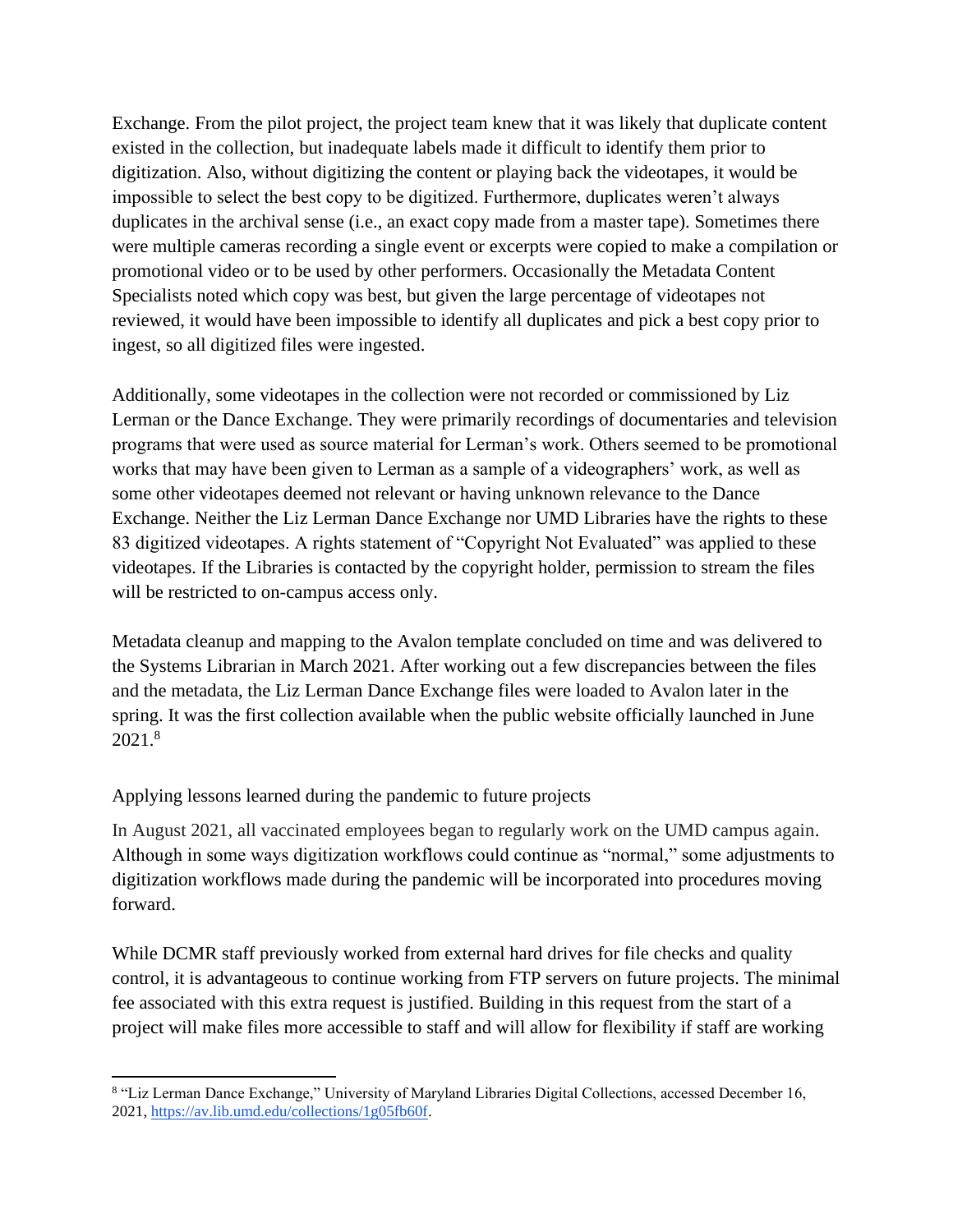remotely more often in the future. It also decreases the number of times that the external hard drives containing the master files for preservation and streaming files for Avalon need to be accessed; they are accessed once to confirm receipt of files and a second time to begin the digital preservation process. While precautions such as a write-protector were used in the past, having staff perform quality control and metadata enhancement from an FTP server further reduces the risk of losing or altering the files that will be ingested into the Libraries systems.

The urgency to complete this project, despite setbacks, also had some positive effects for the Libraries. While the Lerman digitization project was at the top of the priority list for ingest to Avalon due to the grant timeline, other digitization projects, such as digitized basketball films from the UMD Archives and digitized audio from Westinghouse's Group W, were also ingested shortly thereafter. The work that the Head of Discovery and Metadata Services did in preparing metadata guidelines for Avalon guided the work of batch ingesting these additional collections and eventually will guide the migration of our audiovisual content in ShareStream to Avalon. The newly developed workflow for accessing streaming files and performing quality control and metadata enhancement remotely, though developed in response to the COVID-19 campus closure, can be used in the future to help staff work on these types of projects without working on campus.

In terms of metadata production and enhancement, working with subject matter experts always presents certain challenges. They may or may not be familiar with best practices for metadata creation, and they are prone to getting bogged down in a level of detail that might not be helpful to the majority of researchers, which can subsequently cause delays in the project timeline. Regular communication in the form of meetings or emails to quickly resolve questions and issues as they arise, as well as performing periodic checks on their work to ensure quality and pacing, is essential to preventing these problems. However, given the turnover in project staff and the complications that the pandemic caused in everyone's personal and professional lives, the ideal levels of communication were simply not achievable for this project, and the end result was that one-third of the metadata records were not enhanced prior to ingest to Avalon.

This isn't so much a "lesson learned" as it is a "lesson we already knew" in terms of the importance of communication when working with external partners and non-metadata professionals. Despite the thoughtfulness that went into planning a metadata approach that balanced description and discovery with consideration for project milestones and deadlines, circumstances outside our control prevented us from implementing metadata enhancement as planned. Although the migration to Avalon was also unplanned at the time of writing the grant application, one of the many advantages it brought to this project was the ability for collection staff to edit metadata in an easy-to-use interface without any mediation from IT. So although a significant amount of metadata wasn't able to be reviewed and enhanced as part of the grant project, it can happen at a later time as resources in SCPA allow.